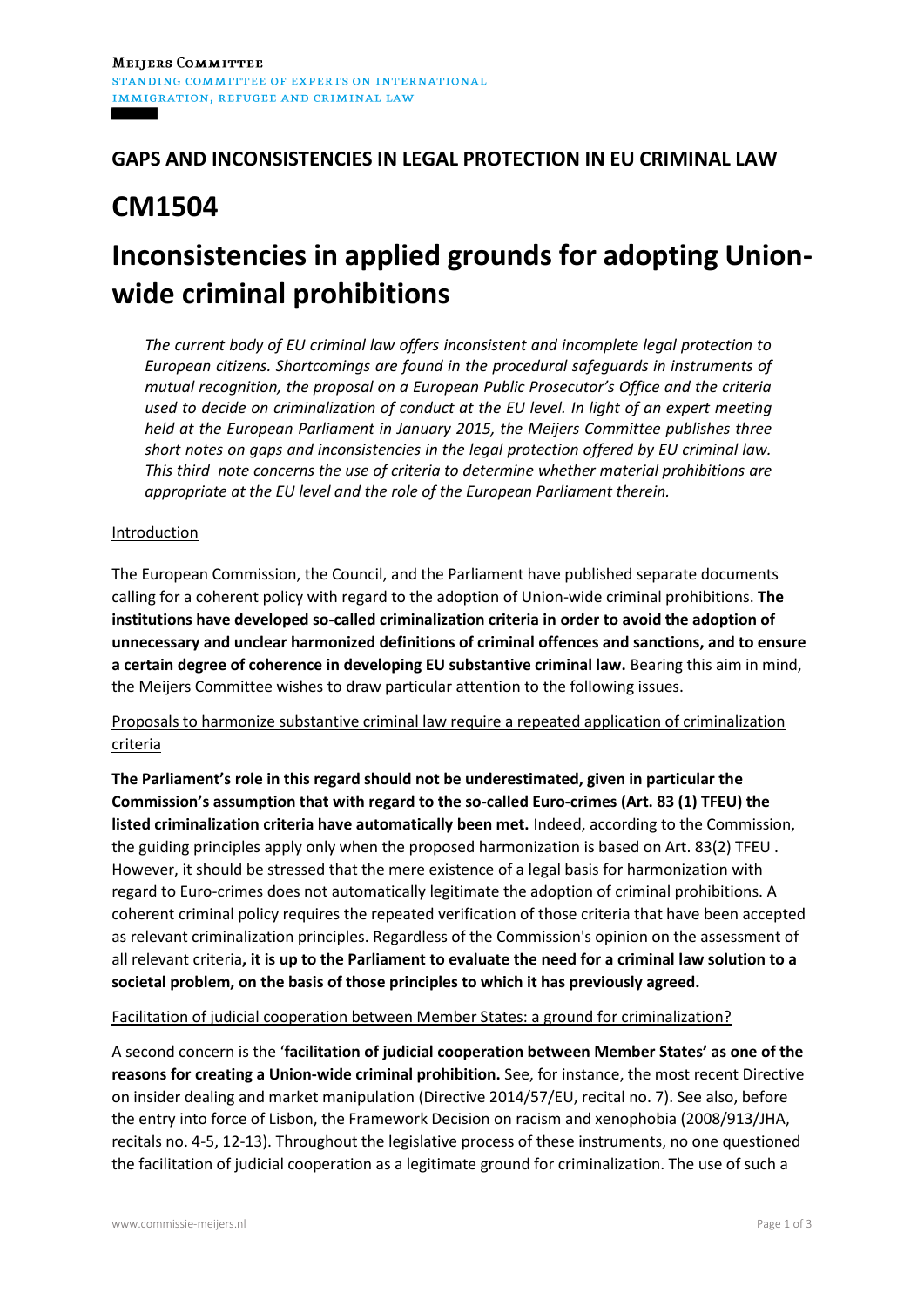#### **MEIJERS COMMITTEE** STANDING COMMITTEE OF EXPERTS ON INTERNATIONAL IMMIGRATION, REFUGEE AND CRIMINAL LAW

ground for criminalization expands the scope of substantive criminal law in the EU – and would easily **undermine the principles of subsidiarity and last resort.** The Meijers Committee invites the Union legislator to consider more carefully whether and when the facilitation of judicial cooperation constitutes a legitimate reason to adopt Union-wide criminal prohibitions.

#### 'Damage' as a ground for criminalization

It is particularly important for the Parliament to pay attention to the substantive criterion of 'harm' or 'damage'. As its own report states: only conduct 'causing significant pecuniary or non-pecuniary damage to society, individuals or a group of individuals' should be criminalized. This also relates to the principle of lex certa: the offences shall be clearly defined and delimited to include only conduct that causes damage to society, individuals or a group of individuals.

The field of 'Euro-crimes' (Art. 83 (1) TFEU) includes terrorist crimes, which may cause very serious damage. However, FD 2008/919/JHA (amending FD 2002/475/JHA on combating terrorism) also includes several preparatory offences – **actions that could precede the actual perpetration of a terrorist act, such as provocation of terrorist crimes.** With regard to these preparatory offences, the question of actual risks of such conduct – to what extent does it create a real and actual danger that such terrorist offences are eventually committed? – is important. As the Council states, **'criminalization of a conduct at an unwarrantably early stage' should be avoided –** 'conduct which only implies an abstract danger to the protected right or interest should be criminalized only if appropriate considering the particular importance of the right or interest which is the object of protection.'

In the current debate about **'foreign fighters'**, new calls are to be expected for the criminalization of offences in the 'pre-phase' of perpetration. Even though the political urge to take action (including criminal law measures) to deal with this problem is strong, the Meijers Committee calls upon all European institutions take into account the criminalization criteria to which they have committed themselves.

A revision of certain existing instruments may also be necessary in this regard. For instance, the current wording of the offence **'provocation of terrorism'** in Framework Decision 2008/919/JHA **appears to relate to an abstract rather than an actual danger.** 'Provocation, according to the FD, concerns the distribution of messages 'with the intent to incite terrorist offences, where such conduct, whether or not directly advocating terrorist offences, causes a danger that one or more such offences may be committed'. Although it does make mention of the danger that can be caused, it does not require a clear and present danger and it obliges states to criminalize indirect advocacy of terrorist offences. **It is important to ask whether the conduct described is actually capable of creating such harm or only in exceptional situations.** If so, the prohibition should be limited only to those exceptional situations. This relates to the lex certa principle: the elements must be worded 'precisely in order to ensure predictability', as the EP states. This is not only the responsibility of Member States in their implementation of EU instruments, but also of the European legislature itself.

Criminalizing indirect provocation of terrorism is on the boundary of what is still an acceptable restriction of freedom of expression. Often, domestic law actually targets speakers because their speech is insulting rather than seriously capable of leading to terrorist acts. **Although conduct is sometimes criminalized on a domestic level on the grounds that it also constitutes an insult, in**